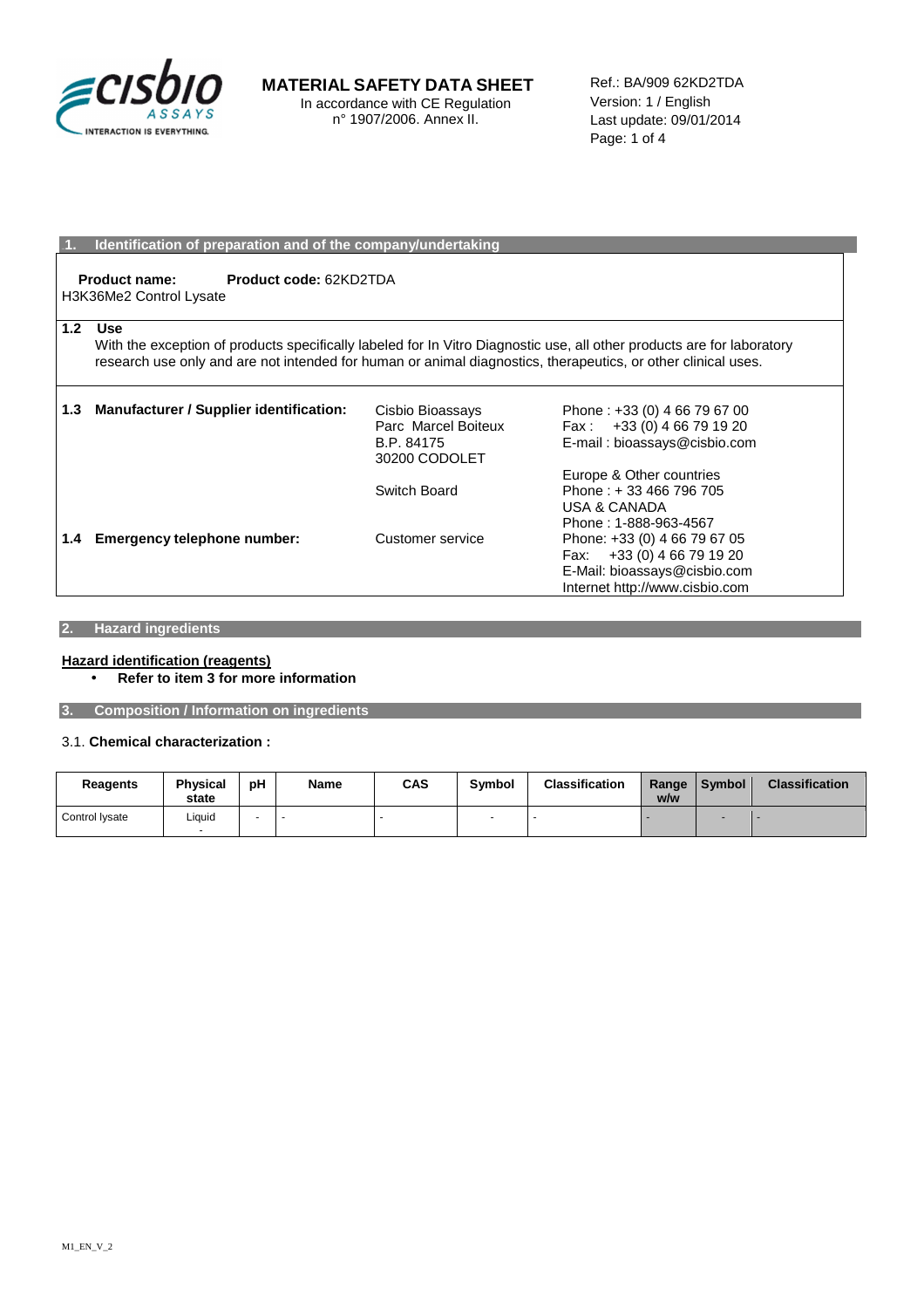

| 4. | <b>First-aid and measures</b>           |                                                                                                                        |
|----|-----------------------------------------|------------------------------------------------------------------------------------------------------------------------|
|    | Eye or skin contact:                    | Immediately flush eyes or skin with plenty of water at least for 15 minutes.<br>Remove contaminated clothing.          |
| ٠  | Inhalation:                             | Supply for fresh air. If not breathing, give artificial respiration.<br>For any breathing problems supply with oxygen. |
| ٠  | Ingestion:                              | Secure that the person is conscious. Flush mouth with water and<br>immediately call a physician.                       |
| 5. | <b>Fire-fighting measures</b>           |                                                                                                                        |
| ٠  | Suitable extinguishing media:           | Use dry chemical powder or appropriate foam extinguisher.                                                              |
| ٠  | Protecting equipment for fire-fighting: | Put on breath protecting equipment, wear protecting clothing to prevent<br>contact with skin and eyes.                 |
| 6. | <b>Accidental release measures</b>      |                                                                                                                        |

Use appropriate protective equipment and methods to clean up spilled subtances promptly. Absorb spill using appropriate material. Collect and dispose waste in accordance with applicable regulations.

| 7. | <b>Handling and storage</b>                                                                                        |                                                                                                                                                                                                                               |
|----|--------------------------------------------------------------------------------------------------------------------|-------------------------------------------------------------------------------------------------------------------------------------------------------------------------------------------------------------------------------|
| ٠  | <b>Handling</b><br>Advice for safe handling:                                                                       | Avoid inhalation, contact with eyes, skin and clothing.                                                                                                                                                                       |
| ٠  | <b>Precaution</b>                                                                                                  | Do not pipet by mouth. Do not eat, drink or smoke in areas where reagents<br>are handled.<br>Wear suitable one-way rubber gloves at work.<br>Avoid any splash and formation of aerosols.<br>For further advice see section 8. |
|    | <b>Storage</b>                                                                                                     | Keep in properly labeled containers.                                                                                                                                                                                          |
| 8. | <b>Exposure controls / personal protection</b>                                                                     |                                                                                                                                                                                                                               |
| ٠  | Personal protective equipment<br>Respirator protection:<br>Hand protection:<br>Eye protection:<br>Body protection: | Only required if dusts and aerosols are generated.<br>Wear compatible chemical resistant gloves.<br>Wear chemical safety goggles.<br>Wear protective clothing.                                                                |
|    | <b>General protective and sanitary measures:</b>                                                                   | Safety shower and eyewash device.<br>Immediately remove contaminated clothing.<br>Wash hands after work.                                                                                                                      |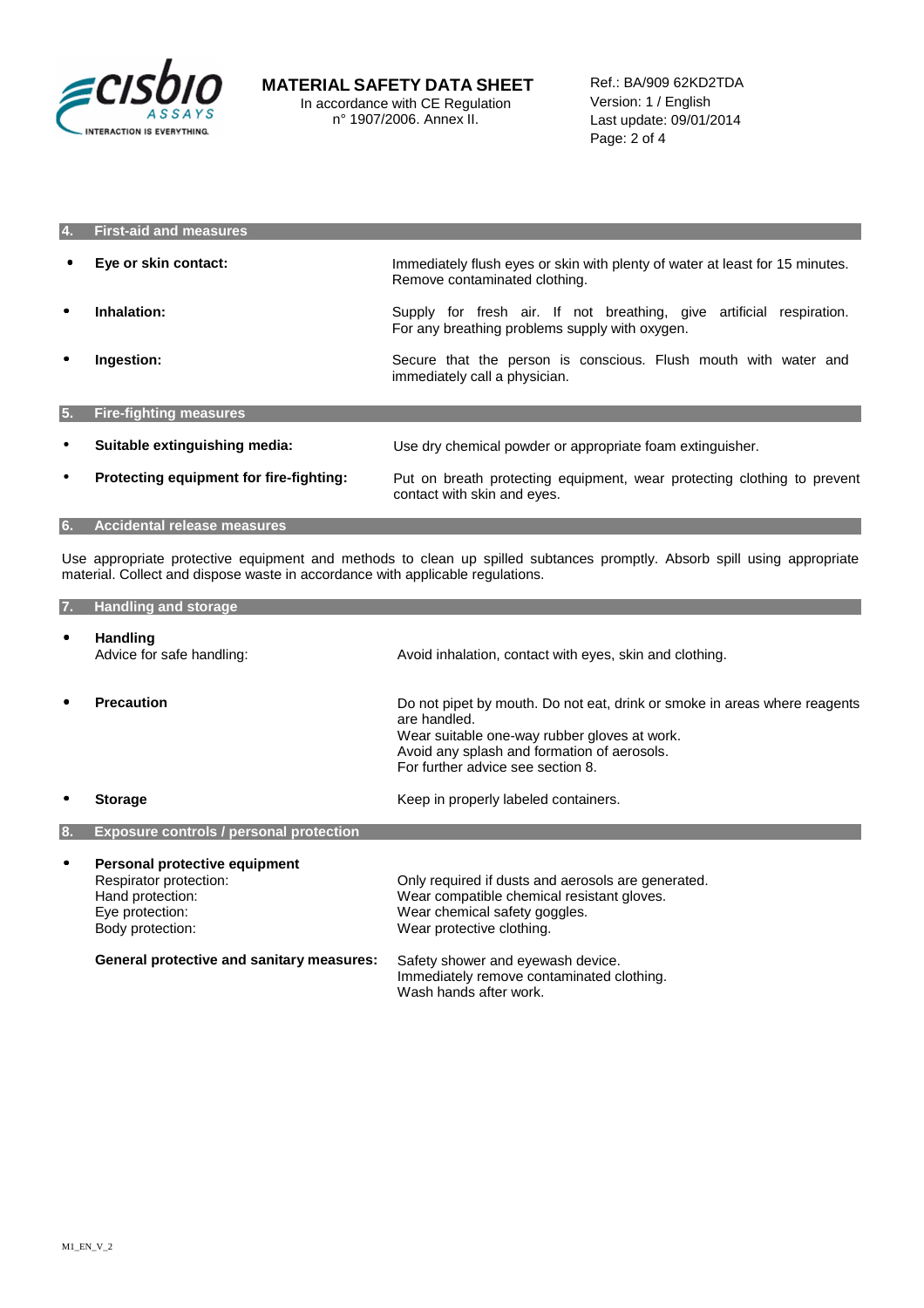

## **MATERIAL SAFETY DATA SHEET**

In accordance with CE Regulation n° 1907/2006. Annex II.

Ref.: BA/909 62KD2TDA Version: 1 / English Last update: 09/01/2014 Page: 3 of 4

| 9.                                               | <b>Physical and chemical properties</b>                                                                         |                                                                                                                                                                                                                                      |
|--------------------------------------------------|-----------------------------------------------------------------------------------------------------------------|--------------------------------------------------------------------------------------------------------------------------------------------------------------------------------------------------------------------------------------|
| $\bullet$                                        | Appearance<br>Physical state: Refer item 3.<br>Color: Refer item 3.                                             | Odour:<br>N/A                                                                                                                                                                                                                        |
| ٠                                                | <b>Chemical parameters</b><br>pH:<br>Melting point / melting range:<br>Flash point:<br><b>Relative density:</b> | Refer item 3.<br>Not applicable.<br>Not applicable.<br>Data not available.                                                                                                                                                           |
|                                                  | 10. Stability and reactivity                                                                                    |                                                                                                                                                                                                                                      |
| $\bullet$<br>$\bullet$<br>$\bullet$<br>$\bullet$ | <b>Stability:</b><br><b>Conditions to avoid:</b><br>Incompability:<br>Hazardous or decomposition products:      | Data not available.<br>Data not available.<br>Data not available.<br>Data not available.                                                                                                                                             |
| 11.                                              | <b>Toxicological information</b>                                                                                |                                                                                                                                                                                                                                      |
| $\bullet$                                        | <b>Toxicity:</b>                                                                                                | Data not available.                                                                                                                                                                                                                  |
| 12.                                              | <b>Ecological information</b>                                                                                   |                                                                                                                                                                                                                                      |
| ٠                                                | <b>General advice:</b>                                                                                          | Prevent from getting into sewage, water, ground                                                                                                                                                                                      |
| $\bullet$                                        | Mobility and (bio)accumulation potential:                                                                       | Data not available.                                                                                                                                                                                                                  |
| ٠                                                | <b>Ecotoxicity:</b>                                                                                             | Ecotoxic effects of the product are not expected. Quantitative data on the<br>ecological effect of this product is not available.                                                                                                    |
| $\bullet$                                        | <b>Other information:</b>                                                                                       | No ecological problems are expected when the product is handled and<br>used with due care and attention.                                                                                                                             |
|                                                  | 13. Disposal consideration                                                                                      |                                                                                                                                                                                                                                      |
|                                                  |                                                                                                                 |                                                                                                                                                                                                                                      |
| $\bullet$                                        | <b>Contaminated packaging:</b>                                                                                  | Dispose of according to local regulations.                                                                                                                                                                                           |
| $\bullet$                                        | <b>Products:</b>                                                                                                | The product must be disposed of as a laboratory chemical according to<br>local requlations. Please contact responsible authority. Used reagents,<br>plates, and reagent kits dispose of as potential infectious laboratory<br>waste. |
|                                                  | Pollutes:                                                                                                       | Remove pollutes with absorbing paper.<br>All material used for cleaning up must be disposed of as infectious<br>laboratory waste.                                                                                                    |
| 14.                                              | <b>Transport information</b>                                                                                    |                                                                                                                                                                                                                                      |
|                                                  | <b>Ground transportation/RID/ADR:</b>                                                                           |                                                                                                                                                                                                                                      |
| ٠                                                |                                                                                                                 | Non-hazardous for road transport.                                                                                                                                                                                                    |
| ٠                                                | Seaway/IMDG:                                                                                                    | Non-hazardous for sea transport.                                                                                                                                                                                                     |
| ٠                                                | By air/OACI/IATA-DRG:                                                                                           | Non-hazardous for air transport.                                                                                                                                                                                                     |